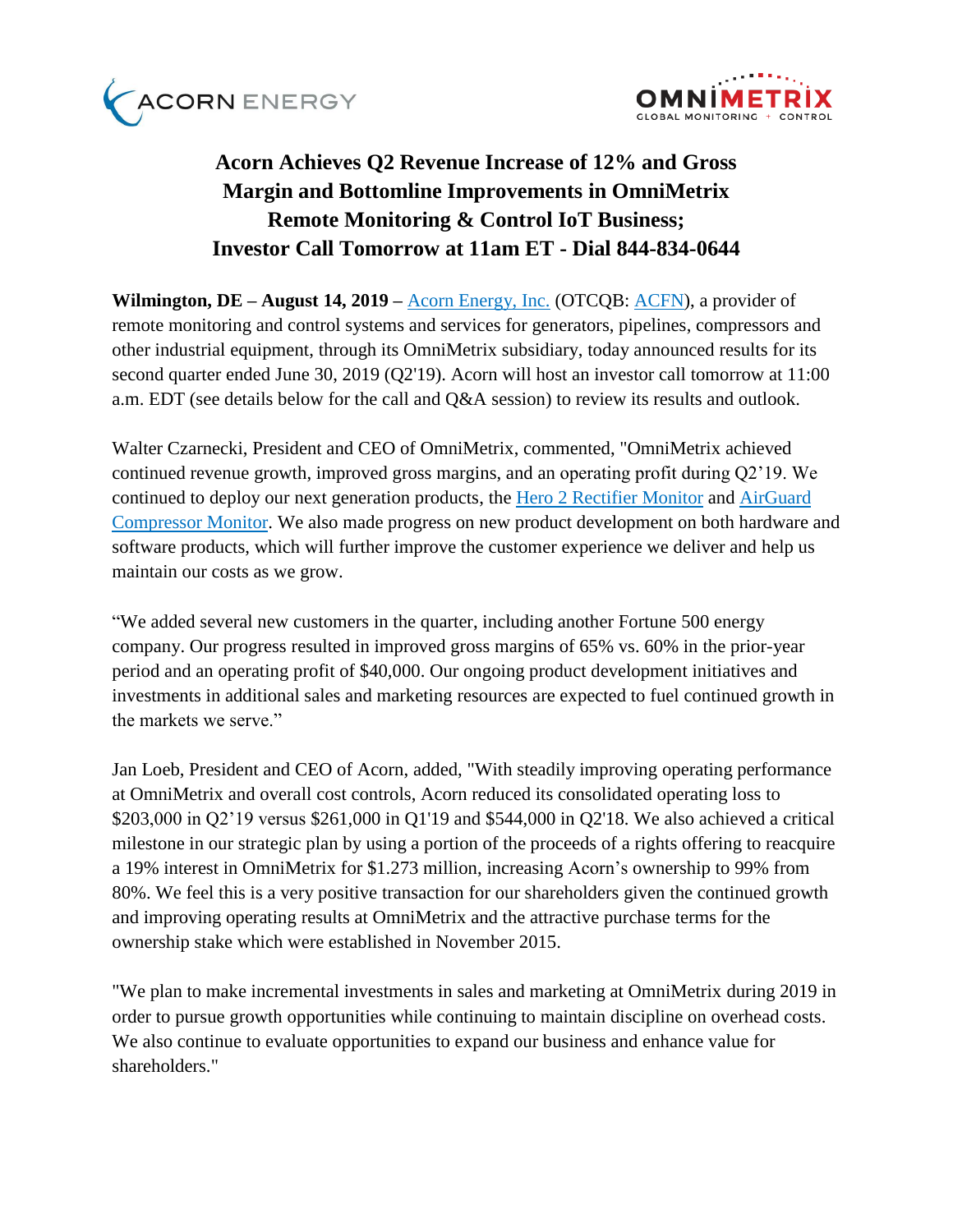#### **OmniMetrix Summary Financial Results**

| (\$ in thousands)    | 02'19        | 02'18                | <b>Change</b> | 1H 2019 | 1H 2018     | <b>Change</b> |
|----------------------|--------------|----------------------|---------------|---------|-------------|---------------|
| Monitoring revenue   | 804          | <sup>\$</sup><br>657 | 22%           | 1.570   | 1.299       | 21%           |
| Hardware revenue     | 573          | 573<br>S.            | 0%            | 1.134   | \$<br>1.140 | $-1\%$        |
| <b>Total revenue</b> | 1,377<br>SS. | \$1,230              | 12%           | 2.704   | \$<br>2.439 | $11\%$        |
| Gross profit         | 901          | 736                  | 22%           | 1.722   | 1.481       | 16%           |
| Gross margin         | 65%          | 60%                  |               | 64%     | 61%         |               |

OmniMetrix's Q2'19 revenue rose 12% to \$1,377,000 from \$1,230,000 in Q2'18 due to strength in ongoing monitoring revenue which grew 22%. Monitoring revenue growth reflects an increase in the number of end points being monitored, more than 90% of which renew annually. Similarly, revenue rose 11% in the first six months of 2019 (1H'19) compared to the first six months of 2018, driven by monitoring revenue growth.

Gross profit grew 22% in Q2'19 to \$901,000, compared to gross profit of \$736,000 in Q2'18. Gross margin increased to 65% in Q2'19 from 60% in Q2'18 due to increased revenue, improved margins on hardware, and a more favorable sales mix, as monitoring revenue has a higher gross margin than hardware. The gross margin on hardware increased to 40% in Q2'19 from 34% in Q2'18. Gross margin on monitoring revenue was level at 83% in both periods.

OmniMetrix's Q2 total operating expenses increased 6% to \$861,000 versus \$814,000 in Q2'18, primarily due to higher selling, general and administrative expenses (SG&A) targeted at driving business growth. SG&A costs were flat in Q2'19 versus Q1'19.

Revenue and gross profit growth more than offset slightly higher operating expenses, allowing OmniMetrix to generate operating profit of \$40,000 in Q2'19 versus a loss of \$78,000 in Q2'18 and a loss of \$52,000 in Q1'19. For the 1H'19, Omnimetrix was able to reduce its operating loss by over 90% to \$12,000 vs. \$133,000 in 1H'18.

### **Acorn Consolidated Financial Results**

Acorn's corporate SG&A costs decreased nearly 50% to \$243,000 in Q2'19 compared to \$466,000 in Q2'18, reflecting ongoing implementation of cost reduction initiatives including a material reduction in personnel costs, board fees and other public company costs, including professional service fees. SG&A costs in Q2'19 increased \$34,000 or 16% from Q1'19 due to tax and other seasonal expenses. Corporate overhead is not expected to change materially except as needed to support growth in OmniMetrix.

Lower corporate expense coupled with revenue growth at OmniMetrix allowed Acorn to reduce its consolidated operating loss by 63% to \$203,000 in Q2'19 versus \$544,000 in Q2'18.

The net loss attributable to Acorn shareholders improved to \$199,000, or \$0.01 per share, in Q2'19 compared to \$538,000, or \$0.02 per share, in Q2'18.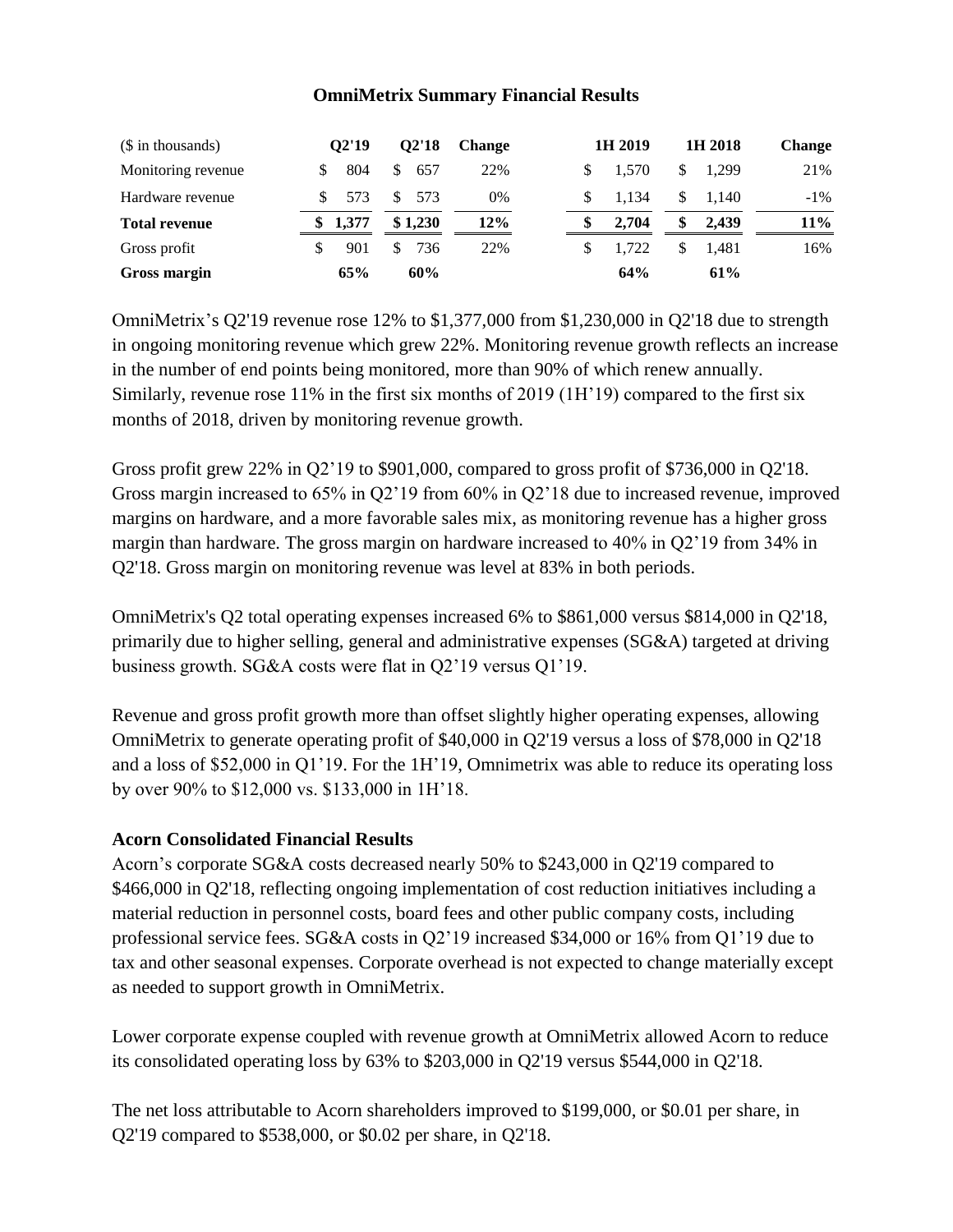Net loss attributable to Acorn shareholders was \$436,000, or \$0.01 per share, in 1H'19 versus \$1.8 million, or \$0.06 per share, in 1H'18. The prior-year period included a loss of \$829,000 (\$0.03 per share) on the sale of Acorn's remaining interest in DSIT.

### **Rights Offering**

On June 28, 2019, the Company completed a rights offering, raising \$2,206,000 in net proceeds after \$188,000 in expenses. Pursuant to this offering 9,975,553 shares of Acorn common stock were purchased for \$0.24 per share.

### **Repurchase of 19% Stake in OmniMetrix**

On July 1, 2019 Acorn utilized proceeds from the rights offering to reacquire a 19% interest in its OMX Holdings, Inc. subsidiary ("Holdings"), which owns 100% of the membership interests of OmniMetrix, for \$1,273,000, including \$323,000 of accrued dividends. Acorn now controls 99% of Holdings.

Remaining proceeds from the rights offering will provide OmniMetrix with sales and marketing resources to facilitate expansion, as well as support next-generation product development and general working capital.

### **Liquidity and Capital Resources**

On a consolidated basis, Acorn used cash of \$423,000 in operating activities during 1H'19 versus \$1.9 million used in the prior-year period. Of the \$423,000 used in operating activities, \$81,000 related to OmniMetrix and \$342,000 related to Acorn corporate.

In March 2019, OmniMetrix negotiated a more favorable accounts receivable credit line which provides financing of the lesser of 75% of eligible receivables or \$1 million. OmniMetrix had \$191,000 outstanding on this credit line at June 30, 2019 and \$312,000 was available to borrow.

As of August 9, 2019, giving effect to the repurchase of the OmniMetrix stake, Acorn had cash and cash equivalents of approximately \$1,577,000 (excluding restricted cash of \$304,000 held in a bank in Israel).

Management believes that its current cash plus any cash generated from operations and borrowings from available lines of credit should provide sufficient liquidity to finance the operating activities of Acorn and the operations of OmniMetrix for at least the next twelve months.

## **Conference Call Details**

| Date/Time:                       | Thursday, August 15th at 11:00 am EDT                                                                                         |  |  |  |  |
|----------------------------------|-------------------------------------------------------------------------------------------------------------------------------|--|--|--|--|
| <b>Dial-in Number:</b>           | 1-844-834-0644 or 1-412-317-5190 (International)                                                                              |  |  |  |  |
|                                  | <b>Online Replay/Transcript:</b> Audio file and call transcript will be posted to the                                         |  |  |  |  |
|                                  | Investor section of Acorn's website when available.                                                                           |  |  |  |  |
| <b>Email Option for Q&amp;A:</b> | $\operatorname{acfn}\nolimits @ \operatorname{catalyst-ir}.\nolimits com - \operatorname{before}\nolimits$ or after the call. |  |  |  |  |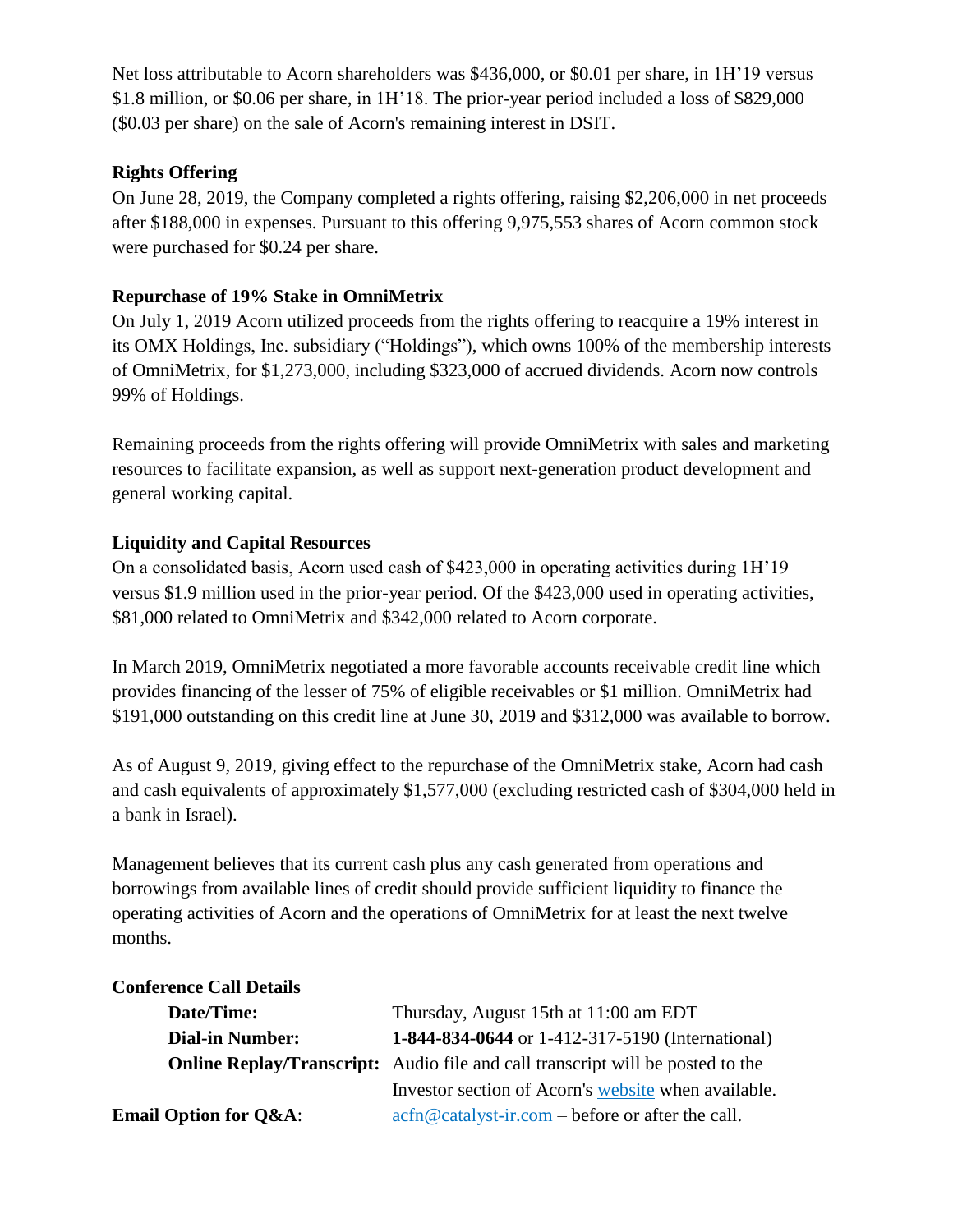#### **About Acorn (**[www.acornenergy.com](http://www.acornenergy.com/)**)** and **OmniMetrix**™ [\(www.omnimetrix.net\)](http://www.omnimetrix.net/)

Acorn Energy, Inc. owns a 99% equity stake in OmniMetrix, a pioneer and leader in machine-tomachine (M2M) and Internet of Things (IoT) wireless remote monitoring and control for gas pipelines and stand-by generators used in cell towers, medical facilities, data centers, public transportation systems and for other critical equipment, including at federal, state and municipal government facilities. OmniMetrix offers proven, cost-effective solutions for making critical systems more reliable with thousands of monitored assets and thousands of customers, including 25 in the Fortune 500 or Fortune Global 500.

### **Safe Harbor Statement**

This press release includes forward-looking statements, which are subject to risks and uncertainties. There is no assurance that Acorn will be successful in growing its business, reaching profitability, or maximizing the value of its operating company and other assets. A complete discussion of the risks and uncertainties that may affect Acorn Energy's business, including the business of its subsidiary, is included in "Risk Factors" in the Company's most recent Annual Report on Form 10-K as filed by the Company with the Securities and Exchange Commission.

### **Follow us**

Twitter: [@Acorn\\_IR](https://twitter.com/ACORN_IR) and [@OmniMetrix](https://twitter.com/OmniMetrix)

**Investor Relations Contacts** William Jones, 267-987-2082 David Collins, 212-924-9800 Catalyst IR [acfn@catalyst-ir.com](mailto:acfn@catalyst-ir.com)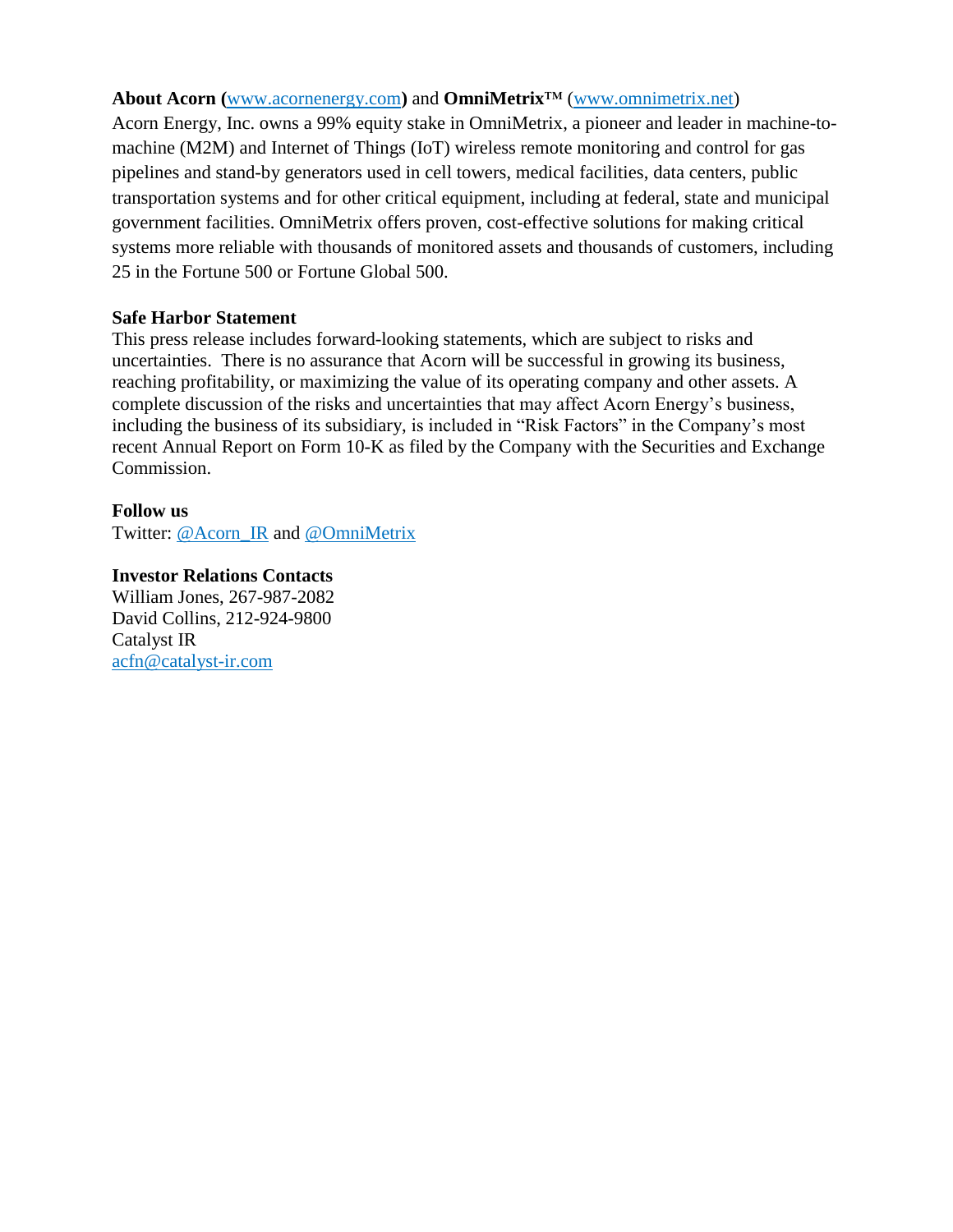#### **ACORN ENERGY, INC. AND SUBSIDIARIES CONDENSED CONSOLIDATED STATEMENTS OF OPERATIONS (UNAUDITED) (IN THOUSANDS, EXCEPT PER SHARE DATA)**

|                                                                                                              |                           | Six months ended<br>June 30, |       |         |                         | Three months ended<br><b>June 30,</b> |                           |        |  |
|--------------------------------------------------------------------------------------------------------------|---------------------------|------------------------------|-------|---------|-------------------------|---------------------------------------|---------------------------|--------|--|
|                                                                                                              |                           | 2019                         |       | 2018    |                         | 2019                                  |                           | 2018   |  |
| Revenue                                                                                                      | $\mathcal{S}$             | 2,704                        | \$    | 2,439   | \$                      | 1,377                                 | $\boldsymbol{\mathsf{S}}$ | 1,230  |  |
| Cost of sales $-$ products and services                                                                      |                           | 952                          |       | 958     |                         | 476                                   |                           | 494    |  |
| Cost of sales $-$ other                                                                                      |                           | 30                           |       |         |                         |                                       |                           |        |  |
| Gross profit                                                                                                 |                           | 1,722                        |       | 1,481   |                         | 901                                   |                           | 736    |  |
| Operating expenses:                                                                                          |                           |                              |       |         |                         |                                       |                           |        |  |
| Research and development expenses                                                                            |                           | 283                          |       | 260     |                         | 139                                   |                           | 131    |  |
| Selling, general and administrative expenses                                                                 |                           | 1,903                        |       | 2,133   |                         | 965                                   |                           | 1,149  |  |
| Total operating expenses                                                                                     |                           | 2,186                        |       | 2,393   |                         | 1,104                                 |                           | 1,280  |  |
| <b>Operating loss</b>                                                                                        |                           | (464)                        |       | (912)   |                         | (203)                                 |                           | (544)  |  |
| Finance expense, net                                                                                         |                           | (1)                          |       | (79)    |                         | (1)                                   |                           | (27)   |  |
| Loss before income taxes                                                                                     |                           | (465)                        |       | (991)   |                         | (204)                                 |                           | (571)  |  |
| Income tax expense                                                                                           |                           |                              |       |         |                         |                                       |                           |        |  |
| Net loss after income taxes                                                                                  |                           | (465)                        |       | (991)   |                         | (204)                                 |                           | (571)  |  |
| Share of income in DSIT                                                                                      |                           |                              |       | 33      |                         |                                       |                           |        |  |
| Impairment of investment in DSIT                                                                             |                           |                              |       | (33)    |                         |                                       |                           |        |  |
| Loss on sale of interest in DSIT, net of<br>withholding taxes and transaction costs                          |                           |                              |       | (829)   |                         |                                       |                           |        |  |
| Net loss                                                                                                     |                           | (465)                        |       | (1,820) |                         | (204)                                 |                           | (571)  |  |
| Non-controlling interest share of net loss                                                                   |                           | 29                           |       | 60      |                         | 5                                     |                           | 33     |  |
| Net loss attributable to Acorn Energy, Inc.<br>shareholders                                                  | \$                        | (436)                        | $\$\$ | (1,760) | $\$\$                   | (199)                                 | $\boldsymbol{\mathsf{S}}$ | (538)  |  |
| Basic and diluted net loss per share<br>attributable to Acorn Energy, Inc.<br>shareholders:                  | $\boldsymbol{\mathsf{S}}$ | $(0.01)$ \$                  |       | (0.06)  | $\sqrt[6]{\frac{1}{2}}$ | (0.01)                                | $\boldsymbol{\mathsf{S}}$ | (0.02) |  |
| Weighted average number of shares outstanding<br>attributable to Acorn Energy, Inc. shareholders<br>- basic  |                           | 30,515                       |       | 29,531  |                         | 30,675                                |                           | 29,537 |  |
| Weighted average number of shares outstanding<br>attributable to Acorn Energy, Inc. shareholders<br>-diluted |                           | 30,515                       |       | 29,531  |                         | 30,675                                |                           | 29,537 |  |